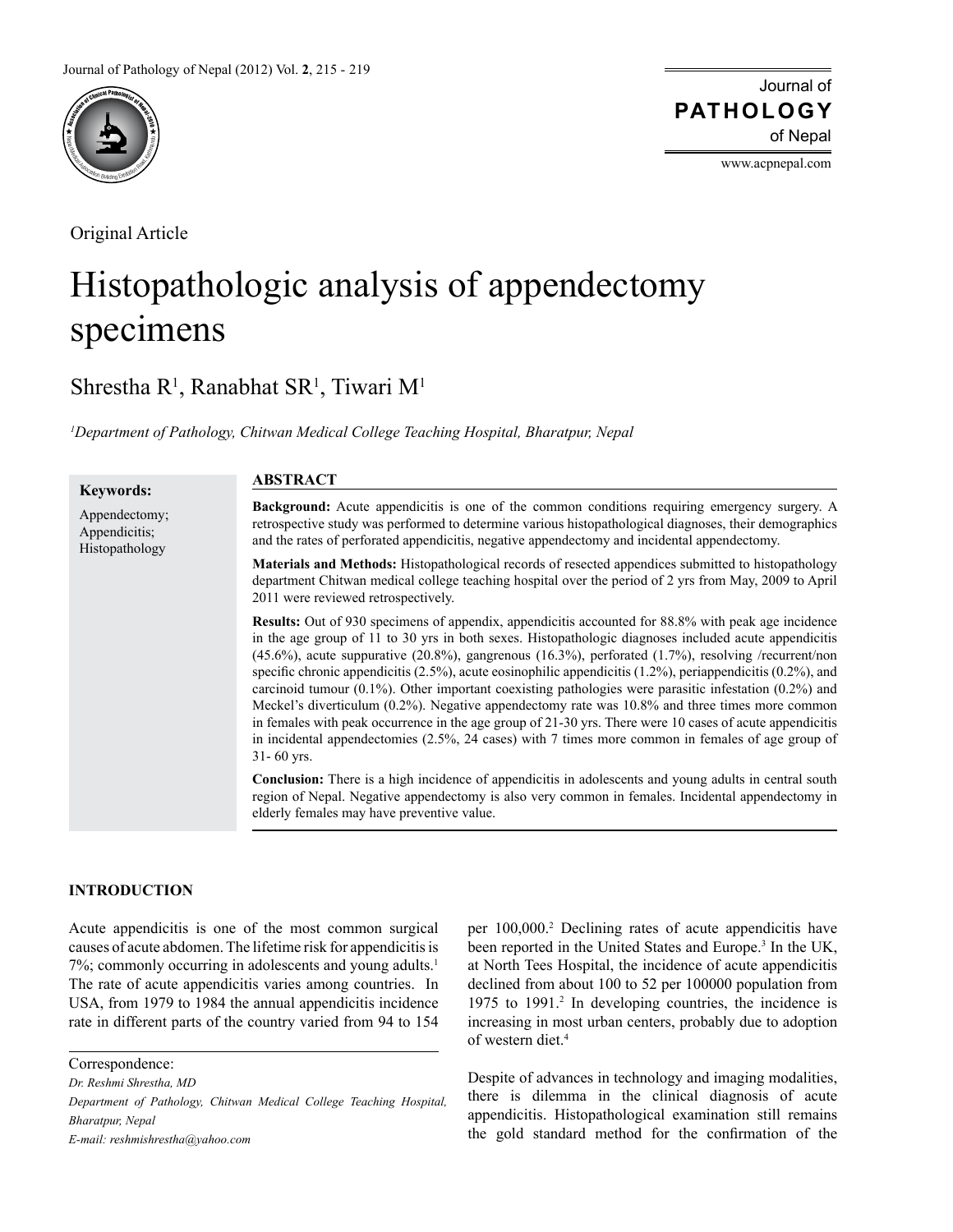appendicitis. Not only the pathologic diagnosis of acute inflammation, at times unusual findings such as incidental tumours noted in the appendix highlights the importance of the pathologic analyses of every single resected appendix.

This study aims to determine the various histologic diagnoses of all surgically removed appendices and to find out the age and sex related incidence of appendicitis, the perforation rate and the rate of negative and incidental appendectomies. In addition, we attempt to find out the possible causes of negative appendectomy.

#### **MATERIALS AND METHODS**

This was a retrospective study conducted in the pathology department at Chitwan Medical College Teaching hospital during the two years period from May, 2009 to April 2011. All the surgically resected appendices submitted to department of pathology were included in this study. All emergency appendectomies and interval appendectomies performed on clinically suspected appendicitis, and incidental appendectomies which were performed during other abdominal or pelvic surgeries were included. Relevant clinical data, gross findings and histopathologic diagnoses were retrieved from pathology record book and computer databases. Stastistical analysis was done by SPSS 16.00.

Negative appendectomy was defined as one which is performed for a clinical diagnosis of acute appendicitis but in which the appendix is found to be normal on histopathological examination.

#### **RESULTS**

Total of 930 specimens of appendix were received in the histopathology department during the period of 2 years from 2009 to 2011. Of total 930 appendectomies, there were 898 emergency appendectomy and 8 interval appendectomy performed for clinically suspicious appendicitis (906 cases). The remaining 24 cases were elective or incidental appendectomy done for other primary abdominal or pelvic pathology.

Total 817 (88.8 %) cases were found to have histologically proven appendicitis. This accounted for overall incidence of 20% of appendicitis among the total surgical specimens (n=4069). There were 387 (47.4%) males and 430 (52.6%) females among 817 cases of appendicitis with the male: female ratio of 1:1.1. The mean age for female was 30.5±15.08 yrs with a range of 2 to 84 yrs and the mean age for male was  $26.6 \pm 15.4$  yrs with a range of 1 to 75 yrs. The peak age incidence of appendicitis was found in the age group of 11 to 30 years. However, peak age incidence for males was 11 to 20 and 20 to 30 yrs for females. More than 80% cases of appendicitis occurred below the age of 40 years.

All acutely inflamed appendices had peak incidence in the age group of 11 to 30 yrs. Chronic/ recurrent/ resolving and eosinophilic appendicitis were commonly seen in the age group of 21 to 40 yrs. Sex distribution of inflamed appendices at various stages is shown in Table 1.

Perforation rate was 1.9% (16 out of 817 cases ). Perforated appendicitis was seen more commonly in females at the age interval of 11-30 yrs. The rate in adults in the age group of 15 to 50 years was significantly different ( $p = < 0.05$ ) when compared to ages below 15yrs and >50yrs.

Parasite was present in 2 histologically proven appendicitis of which, one had luminal parasite (unidentified species) associated with acute appendicitis. Another was a case of chronic appendicitis with suspected parasitic infestation due to presence of foreign body reaction associated with transmural eosinophilic infiltration. One carcinoid tumour (0.1%) was diagnosed incidentally in a patient clinically suspected as appendicitis. The tumour was found at the tip of the appendix measuring 1 cm in length with no mesoappendiceal or distant metastasis and thus the patient was kept under close follow up without further surgical procedure.

Some of the clinically suspicious appendicitis which was proven to be appendicitis later by microscopic examination had other associated histologic findings. These included endosalpingiosis of appendix, broad ligament cyst, mesenteric cyst, villotubular adenoma of Meckel's diverticulum.

#### **Negative appendectomy**

The rate of negative appendectomies was 10.8% (98 out of 906 cases). It was significantly higher in female patients (  $P = 0.007$ ) and in the 21–30 year age group ( $P = 0.02$ ) with the female: male ratio of 3.08:1. Primary cause of acute abdominal pain could be found in few negative appendectomies and is shown in Table 2.

#### **Incidental appendectomy**

There were total 24 cases (2.5%) of incidental appendectomy of which 3 were males and 21 were females. The most common primary surgery was total abdominal hysterectomy with bilateral salpingo-oo phorectomy (16 cases) followed by oophorectomy with or without adenectomy (3 cases), GI surgery (4 cases; 1 female, 3 males) and one emergency exploratory laparatomy (1 female). The age ranged from 7 to 70 years and the peak age interval was 31 to 60years. Of total 24 cases, 10 had histologic diagnosis of acute appendicitis; 8 of them were females and remaining 2 were males. The Table 3 shows the primary diagnoses associated with appendicitis in incidental appendectomy. Acute appendicitis was seen between the age interval of 21 to 80 years with increased frequency in the age group 41 to 60 years. Six out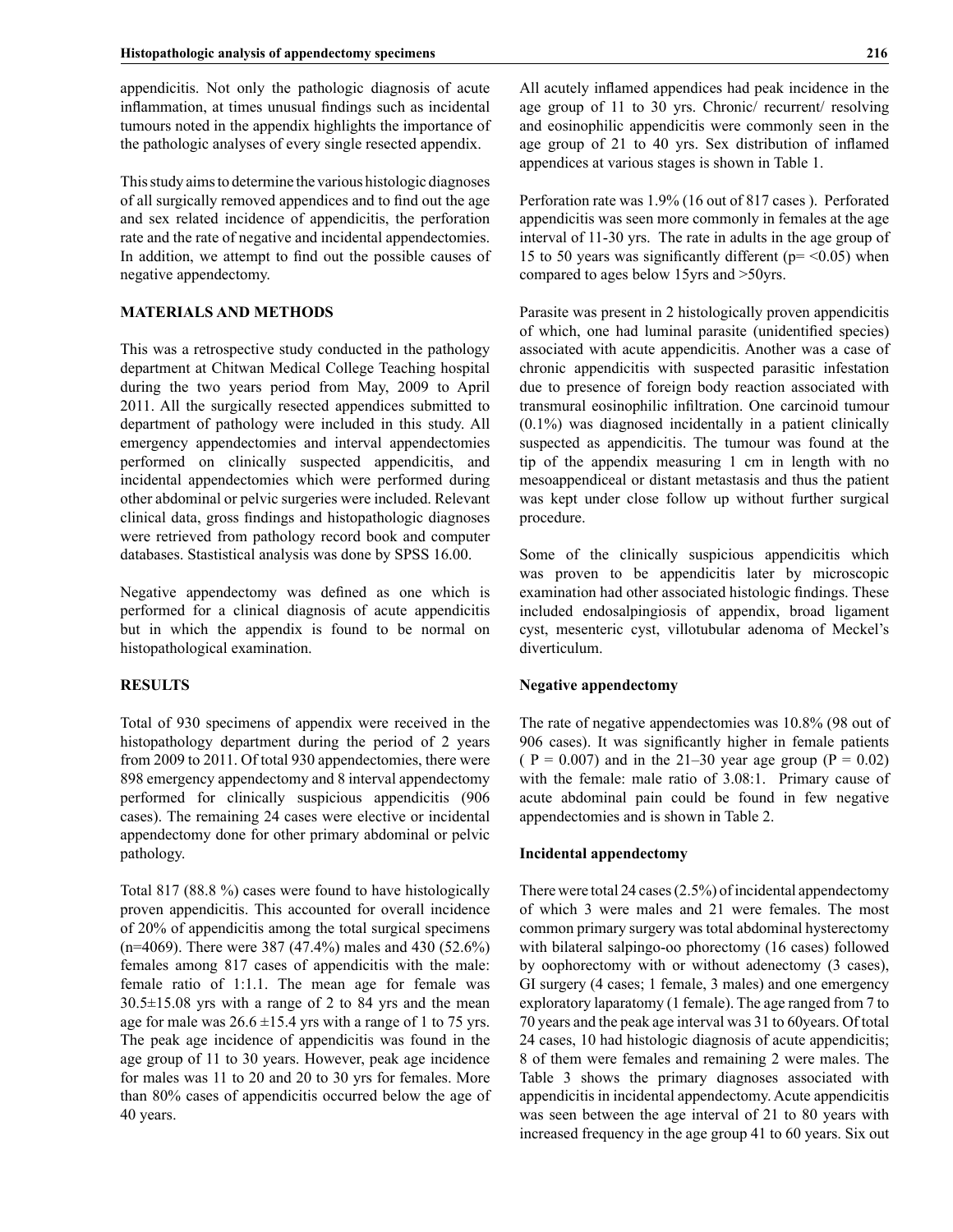| Table 1. The Distribution of Histopathologic stages of appendicties by Oca |                  |                |                 |  |  |  |
|----------------------------------------------------------------------------|------------------|----------------|-----------------|--|--|--|
| <b>Histologic stages</b>                                                   | Female $(n=428)$ | Male $(n=389)$ | Total $(n=817)$ |  |  |  |
| Acute appendicitis                                                         | 57.5% (246)      | $46.0\%$ (179) | $52.0\%$ (425)  |  |  |  |
| Acute suppurative appendicitis                                             | $18.7\%$ (80)    | $28.0\%$ (109) | $23.2\%$ (189)  |  |  |  |
| Acute gangrenous appendicitis                                              | $16.1\%$ (69)    | $21.4\%$ (83)  | 18.7% (152)     |  |  |  |
| Perforated appendicitis                                                    | $3.0\%$ (13)     | $0.8\%$ (3)    | $1.9\%$ (16)    |  |  |  |
| Eosinophilic appendicitis                                                  | $2.1\%$ (9)      | $0.5\%$ (2)    | $1.3\%$ (11)    |  |  |  |
| Chronic/resolving/recurrent appendicitis                                   | $2.6\%$ (11)     | $3.3\%$ (13)   | $2.9\%$ (24)    |  |  |  |
|                                                                            |                  |                |                 |  |  |  |

**Table 1: The Distribution of Histopathologic stages of appendicitis by Sex**

*Pearson chi square test: 27.385 P= 0.001*

| Table 2: Other pathologic diagnoses in negative appendec- |  |  |  |
|-----------------------------------------------------------|--|--|--|
| tomy                                                      |  |  |  |

| <b>Diagnoses</b>                                         | No of cases |
|----------------------------------------------------------|-------------|
| Follicular cyst                                          |             |
| Twisted ovarian cyst                                     |             |
| Haemorrhagic endometriotic cyst<br>with periappendicitis |             |
| Periappendicitis                                         |             |
| Meckel's diverticulitis                                  |             |
| Fimbrial hematoma                                        |             |

of 10 cases of incidental appendectomy that were associated with appendicitis, had features of peritonitis. Remaining 4 cases of positive incidental appendectomy were associated with adenomyosis, fibroid and abortion.

#### **DISCUSSION**

Acute appendicitis has been the most common surgical emergency for a number of decades and the appendectomy is the most frequently performed abdominal operation. In the western world<sup>5</sup>, accute appendicitis accounts for about 40% of all surgical emergencies. It is rare in Asian and African subcontinent; however recent literature reviews show that there is an increase in incidence of appendicitis in African countries with adoption of western life style and diets.4 Similarly in South Korea, epidemiological study done by Lee et al, from 2005 to 2007, showed an overall incidence of appendicitis and appendectomy of 22.71 and 13.56 per 10,000 population per year, respectively which was found to be higher than that of western countries, i.e. 7.5 to 12.0 per 10,000 population per year.6

Our observation also showed the higher frequency of appendectomy of 22.8% and similarly a high incidence of appendicitis accounting to 20%. The other studies done in Nepal showed a variable incidence rate of appendicitis. Khan et al<sup>7</sup>, from Nepalgunj, reported acute appendicitis to be the most common cause of emergency laparatomy showing incidence of 26%. However, there was a low incidence rate of acute appendicitis of only 7.46% in the study conducted by makaju et al.<sup>8</sup>

The incidence of appendicitis varies substantially by country, geographical region, race, socioeconomic status, dietary habits, hygiene, sex, age and season.<sup>4</sup> The high incidence of appendicitis, particularly in this region could be explained by the improvement in socioeconomic status that would directly affect the dietary habits with high intake of meat, increased health awareness and an easy access to the hospital.

Age incidence of appendicitis were higher in the second and third decade, about 80% of appendicitis occurring below 40 years of age in concordance with various studies.4,9,10 In contrast to other studies $4,5,10$ , which showed male to female ratio ranging from 1.1 to 2.9:1, we had slightly female preponderance with the female male ratio of 1.1:1. However, it was observed that males at adolescent age group had higher incidence than the females similar to other studies. Migration of majority of male adults to foreign countries in search of work has been a trend here and might have disturbed the overall population structure. Therefore, this could be the reason for the overall higher incidence of acute appendicitis in females than males.

Maximum frequency of histologic diagnoses was acute appendicitis (45.6%) followed by acute suppurative (20.8%) and gangrenous appendicitis (16.3%) similar to other study done by zulfikar et al.<sup>11</sup>

Nabipour et al<sup>10</sup> found poor positive correlation between the histologic stage and age and sex incidence. In the present study, the age incidence followed a similar pattern in all acutely inflamed appendicitis occurring in young adults (i.e. the age group of 10 to 30 yrs). However, sex incidence was higher in males in acute suppurative and acute gangrenous appendicitis and it was higher in females in acute appendicitis and perforated appendicitis  $(p= 0.01)$ .

Eosinophilic appendicitis and chronic/ recurrent/ resolving appendicitis were more common in females and in slightly older age group. The frequency of eosinophilic appendicitis was 1.2% in our study which was closer to the incidence of 1%, found by Park et al.<sup>12</sup> The diagnosis of chronic / recurrent / resolving appendicitis is still controversial; and its existence has been debated. Some authors postulated that chronic or recurrent pelvic pain may be, to some extent, attributed to a chronically inflamed appendix; and, when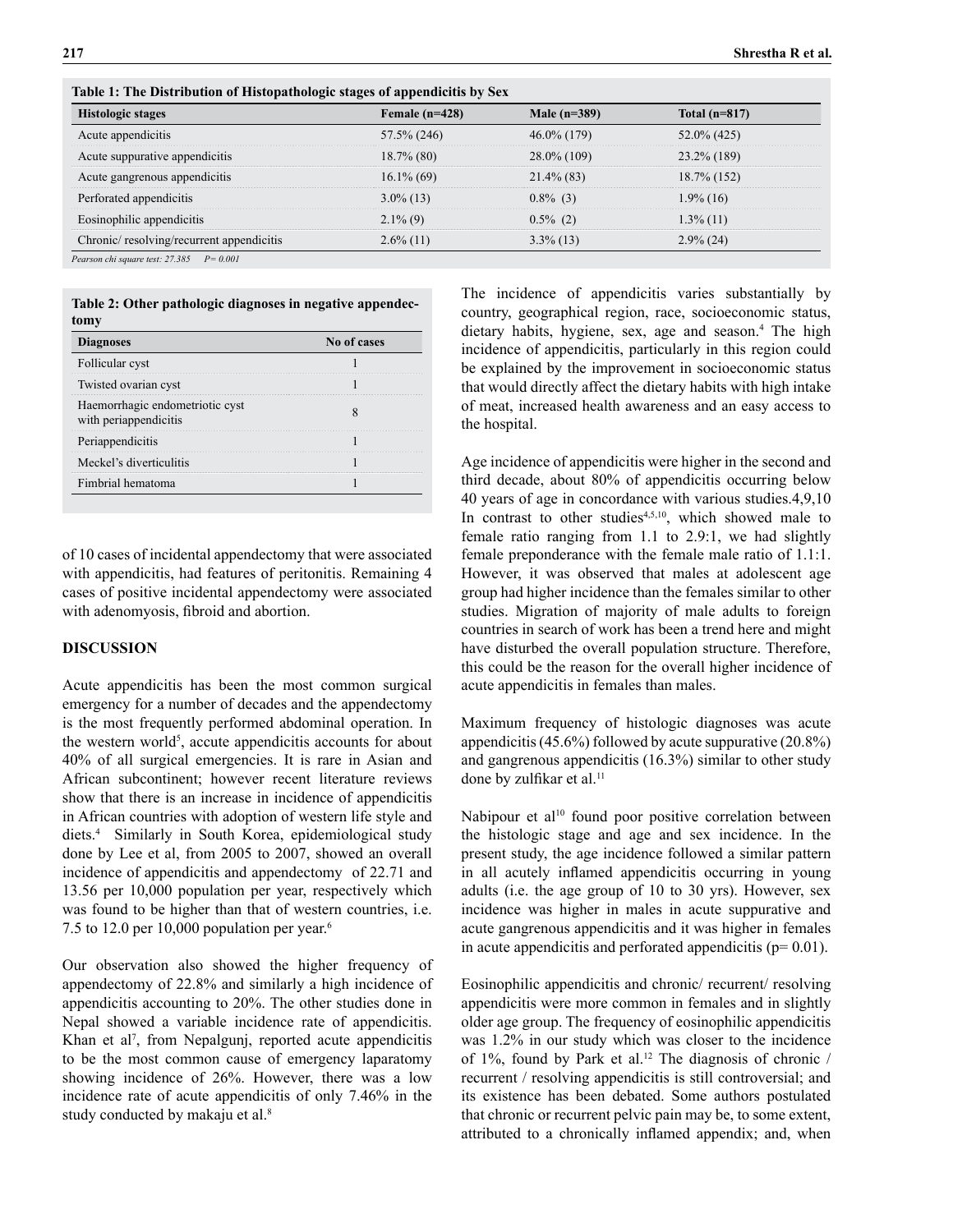| <b>Diagnoses</b>                                          | Age    | <b>Sex</b> | No. of cases |
|-----------------------------------------------------------|--------|------------|--------------|
| Diseases associated with peritonitis:                     |        |            |              |
| Perforated gastric ulcer                                  | 35     | M          |              |
| TB peritonitis                                            | 58     | M          |              |
| Colonic adenocarcinoma                                    | 52     | M          |              |
| Tuboovarian abscess                                       | 21     | F          |              |
| Borderline serous cyst tumour with positive ascitic fluid | 65     | F          |              |
| Acute salpingitis with chronic endometritis               | 71     | F          |              |
| Diseases without associated peritonitis:                  |        |            |              |
| Adenomyosis                                               | 46     | F          |              |
| Fibroid with complex endometrial hyperplasia              | 41, 55 | F          |              |
| Retained product of conception                            | 25     | F          |              |
| <b>Total</b>                                              |        |            | <b>10</b>    |

**Table 3: Primary pathologic diagnoses associated with acute appendicitis in incidental appendectomy**

removed in an otherwise anatomically normal pelvis, can reduce pain in one half of the patients.13,14 In our series, it was found to be 2.5% in the young and older adults, while it was still higher in other study.<sup>14</sup> Therefore, recurrent abdominal pain should not be overlooked and a high index of suspicion of appendicitis is essential to avoid repeated unnecessary admissions.

The perforation rate was low (1.9%) in our study similar to that shown by other studies.<sup>10,15</sup> Number of series<sup>3,5,6,9,16</sup> however had quite higher values, ranging from 8.3 to 23.2%. We also observed that the age incidence of the perforated appendicitis was quite different, in comparison to other studies. We had a higher incidence of perforation rate in the age group of 11- 30 yrs when compared to that of age below 15 yrs and above 50yrs (p value  $\leq 0.5$ ). Most of these studies $6,14,15$  showed the extremes of age with higher perforation rate. The decrease frequency might be due to early visit in the hospital in most of the cases and the prompt decision to operate for suspected appendicitis by the surgeons.

Parasitic infestation is thought to be one of the causes of luminal obstruction of appendix leading to appendicitis. Several studies have found luminal parasites in the appendix associated with or without appendicitis in the range of 0.3 to 3.15%.16-18 Commonly found parasites include enterobius vermicularis and schistosoma species. In our study, only 2 cases had parasitic infestation (0.2%), out of which one had unidentified parasite in the lumen of chronically inflamed appendix and another was suspicious due to presence of foreign body reaction and transmural eosinophilic infiltration.

There was only one case of incidental carcinoid tumour (0.1%). The literature review13,15,18-,20 showed the incidence of carcinoid tumour ranging from 0.1% to 1.05% mostly found incidentally during microscopic examination. In the present study, the tumour was not associated with

acute inflammation of the appendix and the abdominal pain could be explained due to the elaboration of inflammatory mediators.<sup>12</sup>

#### **Negative appendectomy**

In our study, negative appendectomy rate of 10.6% falls within the acceptable range of  $10$  to  $20\%$ <sup>6</sup> Various studies<sup>10,11,15,18</sup>, has shown a wide range of rate that falls between 6.1 to 34.2%, with higher values in females. The present study showed females having higher rates of negative appendectomy frequently occurring within the younger age group of 11 to 30 yrs. Edino et  $al<sup>5</sup>$  and Marudanayagam et al<sup>15</sup> also presented the similar finding which showed a high incidence in the age group of 10- 19 yrs and 11- 30 yrs respectively. Similar to other studies<sup>15,16</sup>, we found other pathologies such as ovarian cyst, Meckel's diverticulitis and periappendicitis as the causes of acute abdominal pain in negative appendectomy.

Therefore, especially in females, other causes of abdominal pain should be searched for if the appendix appears normal during operation. The use of diagnostic laparoscopy followed by appendectomy if necessary in fertile female patients was found to reduce the rate of negative appendicectomy several fold.15,21 However, this is also true that most of the negative appendectomy cases are relieved of pain after surgery. Wang et al<sup>22</sup> demonstrated that TNF- $\alpha$ ) and interleukin-2 expression are sensitive markers of inflammation in appendicitis. A significant number of histologically normal appendix specimens (22.5%) showed increased cytokine expression, indicating an inflammatory reaction. Therefore, normal-looking appendices have a 22% chance of being inflamed on further sophisticated investigations.

#### **Incidental appendectomy**

The rate of incidental appendectomy was only 2.5% in our study. One series<sup>23</sup> demonstrated the incidence of incidental